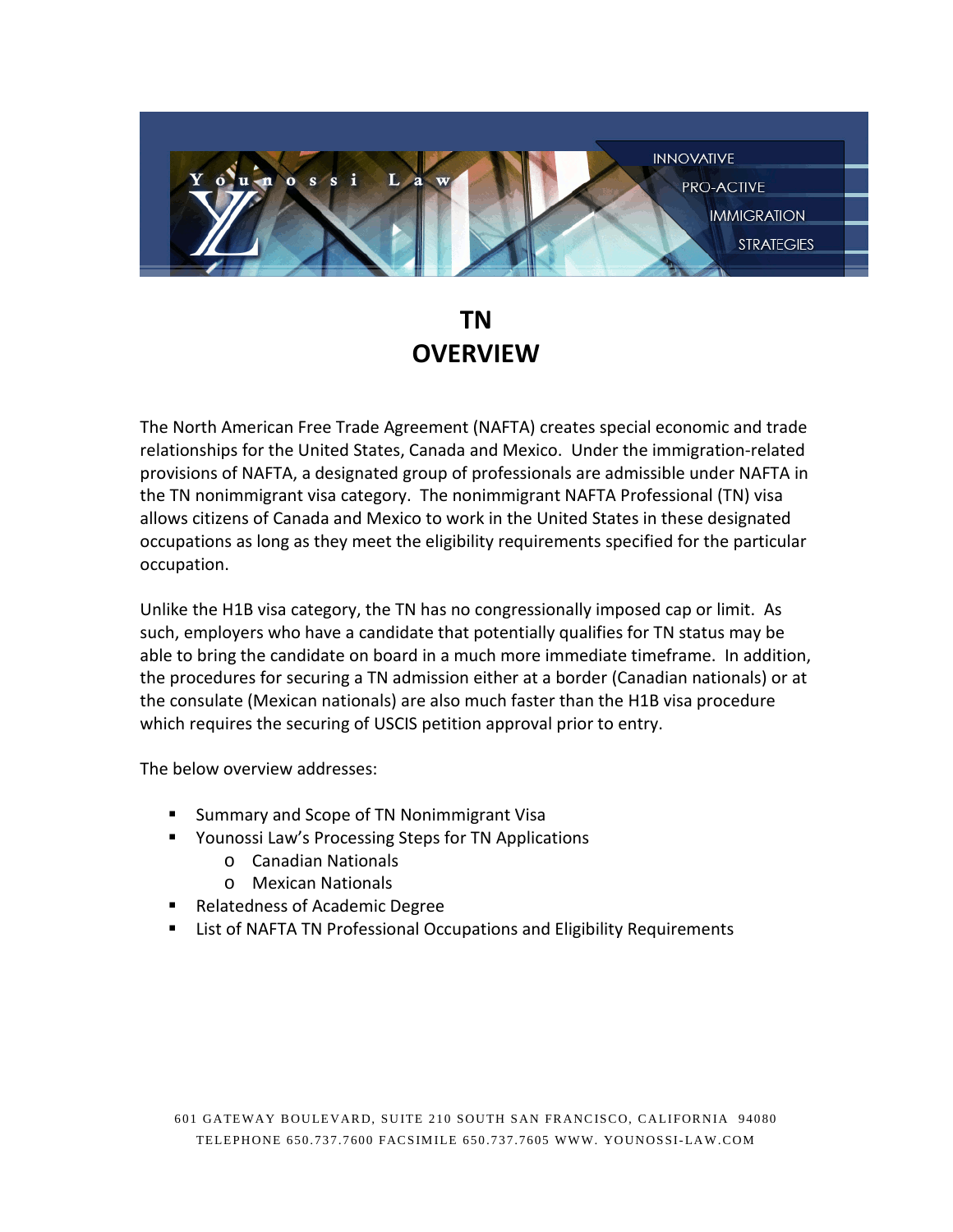# **SUMMARY AND SCOPE OF TN NONIMMIGRANT VISA**

#### **ELIGIBILITY:**

Professionals of Canada or Mexico may work in the U.S. in TN status under the following conditions:

- Applicant must be a citizen of Canada or Mexico;
- The TN position in the U.S. is a profession is on the NAFTA list of occupations;
- The Canadian or Mexican TN applicant is to work in a prearranged full-time or part-time job, for a U.S. employer. Qualifying professionals who are selfemployed can work for U.S. employers if a service contract exists between the self-employed professional and the U.S. company;
- Professional Canadian or Mexican citizen has the qualifications of the profession as outlined in the NAFTA list of occupations.

The application procedures for Canadian and Mexican nationals differ and will be discussed in more detail below.

#### **AUTHORIZED PERIODS OF STAY:**

The maximum period of admission into the U.S is 3 years. The US Citizenship and Immigration Services (USCIS) grants extensions of stay in time amounts of 3 years. While there is no stated limit on the number of years a TN visa holder can stay in the United States, the longer one remains in the U.S. in TN status, the less likely U.S. immigration officials will deem that the TN applicant has no immigrant intent.

#### **NO DUAL INTENT:**

The TN nonimmigrant visa is a strictly nonimmigrant intent visa. As such, TN employees may NOT have immigrant intent while they hold TN status in the United States which impacts the ability to pursue permanent residency while in TN status. Consequently, port-of-entry or consulate officers reviewing an applicant's TN eligibility may also review the "temporariness" of the TN position and period of TN stay by making sure the TN assignment in the U.S. will end at a "predictable time" and that the TN employee will depart the U.S. upon the completion of the assignment.

While TN employees are not specifically required to maintain a foreign residence while in TN status, the maintenance of such a residence or other significant ties to the home country can be a criteria for port-of-entry or consulate officers to review in determining the immigrant intent of a TN applicant.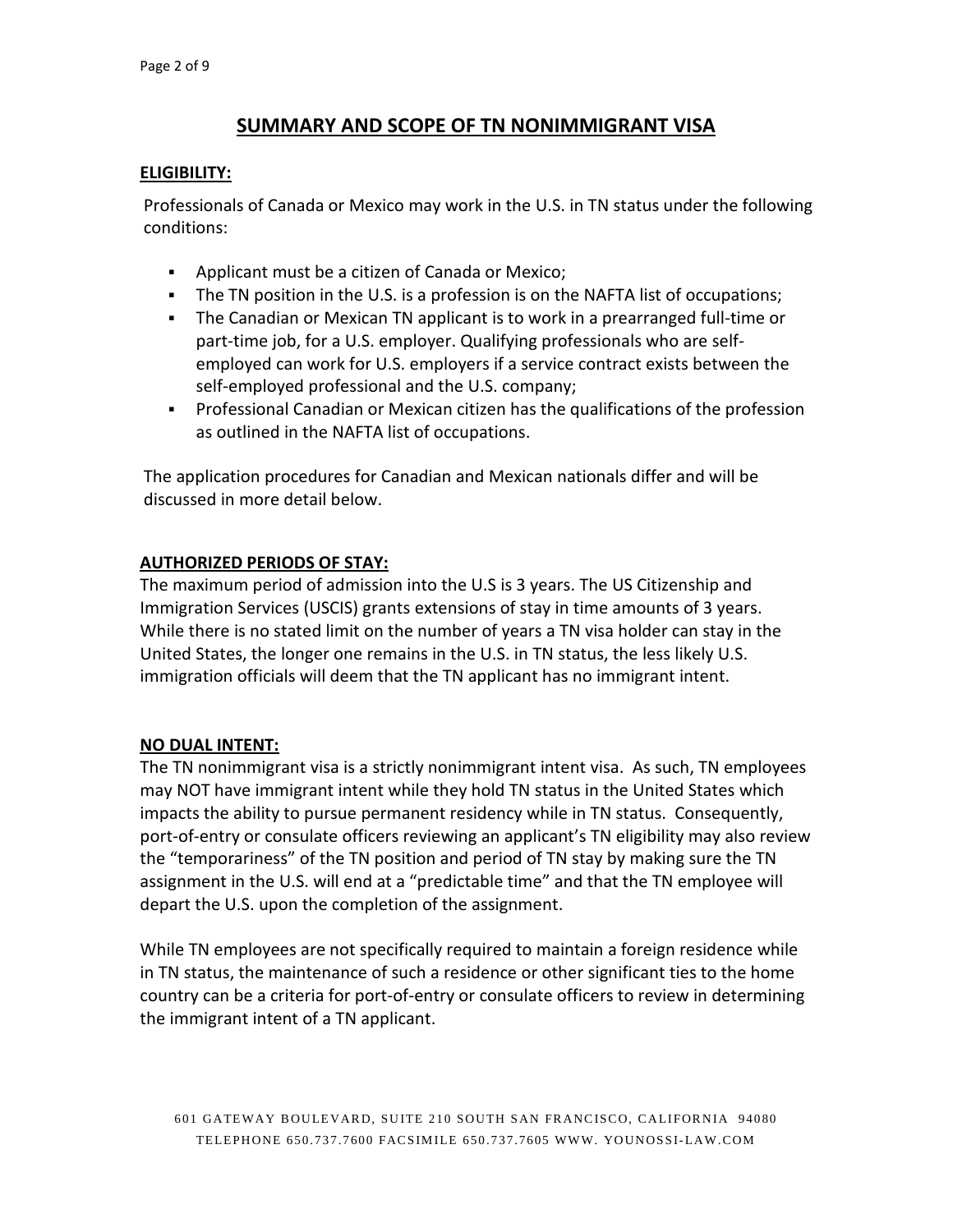#### **SPOUSES AND DEPENDENT CHILDREN UNDER AGE 21:**

The spouses and dependent children under age 21 are eligible for dependent TD status. The TD is NOT a employment authorized visa.

### **EMPLOYER SPONSORSHIP:**

TN status requires a sponsoring U.S. employer. Qualifying professionals who are selfemployed can work for U.S. employers if a service contract exists between the selfemployed professional and the U.S. company. Once an employer indicates they wish to pursue sponsorship of a TN candidate, the employer should notify Younossi Law so that relevant fact gathering information may be sent both to the employer and the TN candidate.

## **STRIKE PROVISIONS:**

NAFTA contains "strike" provisions that may impact TN admissions. If the Department of Labor (DOL) certifies to or informs Department of Homeland Security officials that a strike or other dispute involving a work stoppage is in progress, and the TN applicants admission/employment may adversely affect the settlement of the labor dispute or the employment of any person involved in the dispute, the TN may be denied. If the TN applicant has already commenced employment in TN status, the TN employee will not be forced to depart the United States, but may be subject to strict adherence of the TN regulations. Again, the strike provisions only apply if the DOL certifies the strike or labor dispute.

# **YOUNOSSI LAW'S PROCESSING STEPS FOR TN APPLICATION FILINGS**

**TN APPLICATIONS AT THE PORT-OF-ENTRY OR CONSULATE:** For TN applications that will be presented for port-of-entry or consulate adjudication, below is an outline of Younossi Law's processing of the application.

Step 1-- Initiation & Fact Gathering: Upon employer's request to initiate a TN application, Younossi Law will send out fact gathering information to the employer and TN candidate.

Step 2-- Preparation of and Sending Documents to Employer for Signature: Younossi Law will assess the fact gathering information and supporting documentation and apprise the employer of any issues or concerns. Younossi Law will then forward a TN application package to the employer for signature. The application package will consist of instructions to the TN applicant, a Notice of Attorney Representation, a detailed Employer Support Letter which describes the employer, the position, and the TN eligibility and qualifications. The package will also contain copies of the educational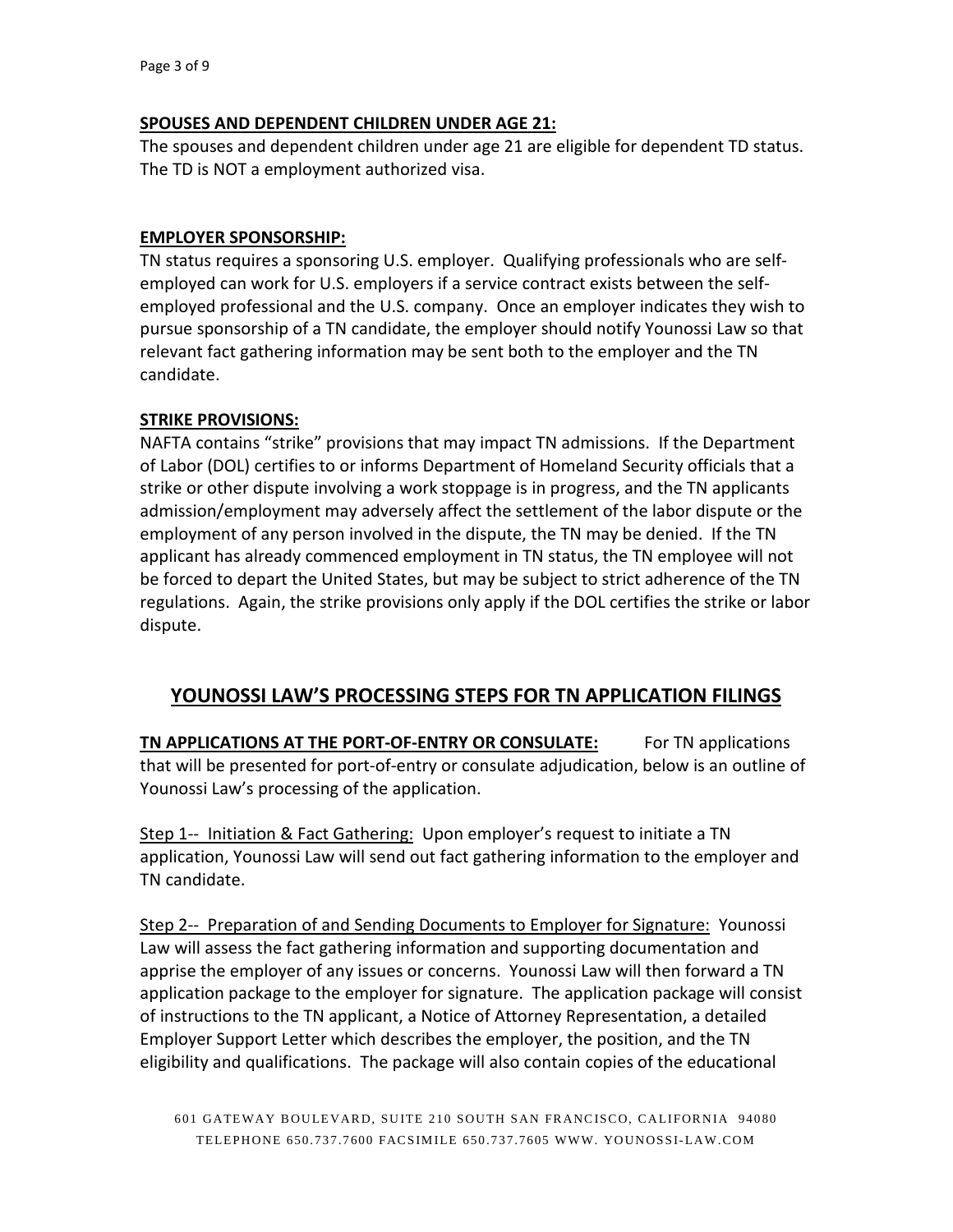documents and evaluations (if applicable) as well as any other documentation verifying qualifications for the TN employment position. The package also contains photocopies of documentation of Canadian or Mexican citizenship.

Once the employer signs the documentation, the TN package can be sent to the TN candidate for presentation either at a port-of-entry or at a consulate for adjudication.

**Canadian Nationals:** Canadian nationals are visa exempt and thus are not required to apply for a TN visa stamp at the U.S. consulate prior to admission. Some exceptions may exist for dependent applicants who may not hold Canadian citizenship and Younossi Law will address those issues as they arise. However, in most cases, nationals of Canada are able to present the prepared TN package at a port-of-entry (land crossing or at a designated airport pre-flight inspection office in Canada).

When a Canadian national presents the TN package at a port-of-entry with the required fee, the port-of-entry officer will adjudicate the TN and issue the TN applicant a Form I-94 Arrival and Departure Record (I-94 card) which indicates TN status, the date of entry, and the date of expiration of the TN status. It is key that the TN applicant forward Younossi Law a copy of the I-94 card after each entry or at least advise Younossi Law of each re-entry into the U.S. so that status and expiration dates may be accurately tracked for employment authorization and status purposes.

 **Mexican Nationals:** Mexican nationals are required to apply for a TN visa stamp at a U.S. consulate in order to facilitate their entry into the U.S. in TN status. The TN visa stamp application process will vary per consulate, but typically entails an appointment be made with the consulate, submission of Form 160 (or Form DS 156 and DS 157 for consulates that still use these versions of the forms---applicants should check directly with the consulate as to which form is required by the particular consulate) as well as an in-person interview. Photo requirements, payment of visa fees, as well as passport validity requirements will also apply as with any visa stamp application. Visa issuance timeframes also vary by consulate.

When a Mexican national presents the TN application package as well as the other required consulate forms, the nonimmigrant visa officer at the consulate will determine whether the eligibility requirements are met for TN visa issuance. Once the TN visa stamp is issued in the passport, the TN candidate may use the same to enter the U.S. in valid TN status and commence employment. As is the case with Canadian nationals, at entry, the port-of-entry officer will issue the TN applicant a Form I-94 Arrival and Departure Record (I-94 card) which indicates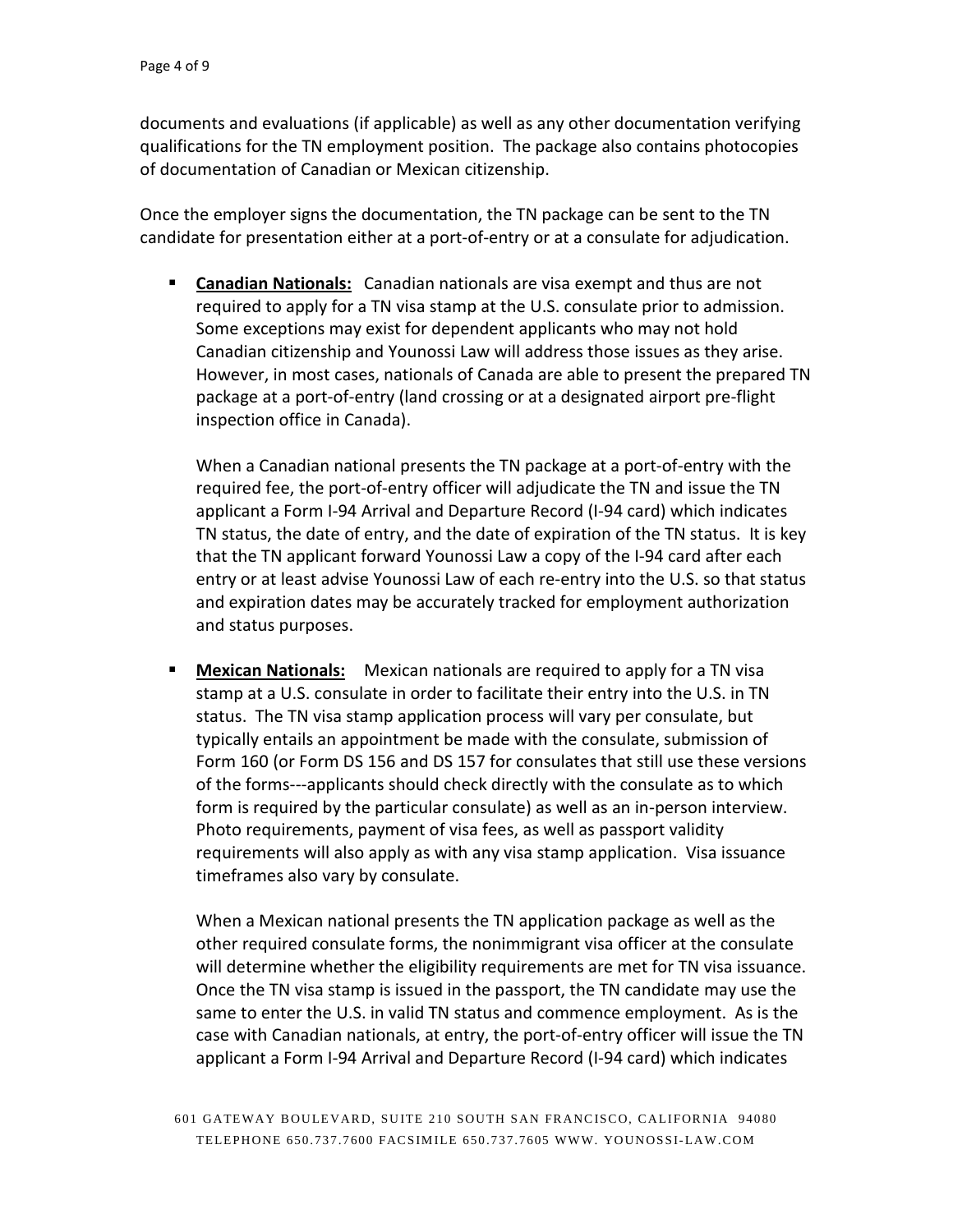TN status, the date of entry, and the date of expiration of the TN status. It is key that the TN applicant forward Younossi Law a copy of the I-94 card after each entry or at least advise Younossi Law of each re-entry into the U.S. so that status and expiration dates may be accurately tracked for employment authorization and status purposes.

**TN EXTENSION OF STAY PETITIONS FILED WITH USCIS:** TN Extension Petitions are filed with the USCIS. While the same eligibility described above applies, instead of making the application directly with a consulate or at a port-of-entry, the TN employer must file a TN extension petition with USCIS. In order for the TN extension to be considered a timely filing, the extension petition must be received by USCIS prior to the expiration date of the current status. Even if the TN Extension petition is not approved prior to the current TN expiration date, the TN employee has 240 days of work authorized stay in the United States by virtue of the timely extension petition filing taking place.

Upon employer's request to initiate a TN Extension petition, Younossi Law will send out fact gathering information to the employer and TN candidate. Upon receipt of completed fact gathering documents, Younossi Law will prepare TN extension documentation and send it to the employer for signature. Upon receipt of signed documents, Younossi Law will file the TN Extension petition with USCIS. USCIS processing time is approximately 2-3 months. However, the USCIS also allows premium processing of the petition which entails the submission of a \$1000 premium processing fee (in addition to regular TN fees) in order to obtain an adjudication within 15 days of USCIS' receipt of the petition filing.

# **RELATEDNESS OF ACADEMIC DEGREE**

Most TN professional occupations require a bachelors degree or equivalent academic credential. Although not specifically outlined in the NAFTA list of TN professional occupations, when a bachelors degree is required for the position, most port-of-entry or consulate officers will want to see that the TN applicant possesses a degree that is related to the TN occupation and the job duties that will be performed. For example, an applicant applying for TN admission for the professional position of Accountant may not be approved if the candidate possesses a bachelors degree in engineering. If your TN candidate has an unrelated degree, please contact Younossi Law to discuss strategies for application preparation.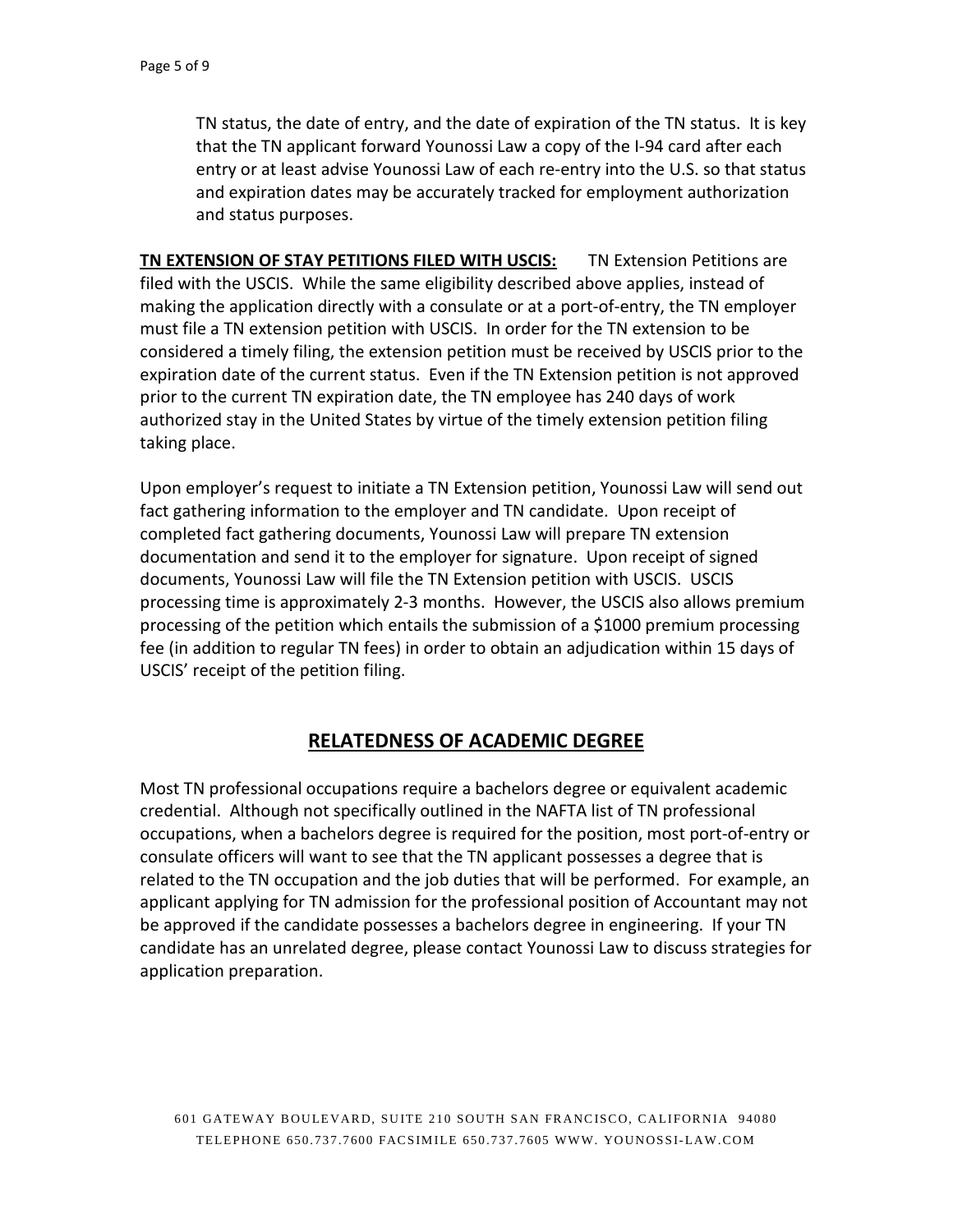# **LIST OF NAFTA TN PROFESSIONAL OCCUPATIONS AND ELIGIBILITY REQUIREMENTS**

| <b>PROFESSION</b> <sup>1</sup>                                                                                                            | <b>MINIMUM EDUCATION REQUIREMENTS</b><br><b>AND ALTERNATIVE CREDENTIALS</b>                                                                                                                                                                                                                                                                                                                   |
|-------------------------------------------------------------------------------------------------------------------------------------------|-----------------------------------------------------------------------------------------------------------------------------------------------------------------------------------------------------------------------------------------------------------------------------------------------------------------------------------------------------------------------------------------------|
| General                                                                                                                                   |                                                                                                                                                                                                                                                                                                                                                                                               |
| Accountant                                                                                                                                | Baccalaureate or Licenciatura Degree; or C.P.A., C.A., C.G.A. or<br>C.M.A.                                                                                                                                                                                                                                                                                                                    |
| Architect                                                                                                                                 | Baccalaureate or Licenciatura Degree; or state/provincial license <sup>2</sup>                                                                                                                                                                                                                                                                                                                |
| <b>Computer Systems Analyst</b>                                                                                                           | Baccalaureate or Licenciatura Degree; or PostSecondary Diploma <sup>3</sup><br>or PostSecondary Certificate <sup>4</sup> , and three years experience                                                                                                                                                                                                                                         |
| Disaster Relief Insurance Claims<br>Adjuster (claims Adjuster employed<br>the territory of a Party, or an<br>independent claims adjuster) | Baccalaureate or Licenciatura Degree, and successful completion of<br>training in the appropriate areas of insurance adjustment pertaining<br>by an insurance company located in to disaster relief claims; or three years experience in claims<br>adjustment and successful completion of training in the appropriate<br>areas of insurance adjustment pertaining to disaster relief claims. |
| Economist                                                                                                                                 | Baccalaureate or Licenciatura Degree                                                                                                                                                                                                                                                                                                                                                          |
| Engineer                                                                                                                                  | Baccalaureate or Licenciatura Degree; or state/provincial license                                                                                                                                                                                                                                                                                                                             |
| Forester                                                                                                                                  | Baccalaureate or Licenciatura Degree; or state/provincial license                                                                                                                                                                                                                                                                                                                             |
| <b>Graphic Designer</b>                                                                                                                   | Baccalaureate or Licenciatura Degree; or PostSecondary Diploma or<br>PostSecondary Certificate, and three years experience                                                                                                                                                                                                                                                                    |
| <b>Hotel Manager</b>                                                                                                                      | Baccalaureate or Licenciatura Degree in hotel/restaurant<br>management; or PostSecondary Diploma or PostSecondary<br>Certificate in hotel/restaurant management, and three years<br>experience in hotel/restaurant management                                                                                                                                                                 |
| <b>Industrial Designer</b>                                                                                                                | Baccalaureate or Licenciatura Degree; or PostSecondary Diploma or<br>PostSecondary Certificate, and three years experience                                                                                                                                                                                                                                                                    |
| <b>Interior Designer</b>                                                                                                                  | Baccalaureate or Licenciatura Degree; or PostSecondary Diploma or<br>PostSecondary Certificate, and three years experience                                                                                                                                                                                                                                                                    |
| Land Surveyor                                                                                                                             | Baccalaureate or Licenciatura Degree; or state/provincial/federal<br>license                                                                                                                                                                                                                                                                                                                  |
| Landscape Architect                                                                                                                       | Baccalaureate or Licenciatura Degree                                                                                                                                                                                                                                                                                                                                                          |
| Lawyer (including Notary in the<br>Province of Quebec)                                                                                    | LL.B., J.D., LL.L., B.C.L. or Licenciatura Degree (five years); or<br>membership in a state/provincial bar                                                                                                                                                                                                                                                                                    |
| Librarian                                                                                                                                 | M.L.S. or B.L.S. (for which another Baccalaureate or Licenciatura<br>Degree was a prerequisite)                                                                                                                                                                                                                                                                                               |
| Management Consultant                                                                                                                     | Baccalaureate or Licenciatura Degree; or equivalent professional<br>experience as established by statement or professional credential<br>attesting to five years experience as a management consultant, or<br>five years experience in a field of specialty related to the consulting<br>agreement                                                                                            |
| Mathematician (including<br>Statistician)                                                                                                 | Baccalaureate or Licenciatura Degree                                                                                                                                                                                                                                                                                                                                                          |

601 GATEWAY BOULEVARD, SUITE 210 SOUTH SAN FRANCISCO, CALIFORNIA 94080 TELEPHONE 650.737.7600 FACSIMILE 650.737 .7605 WWW. YOUNOSSI-LAW.COM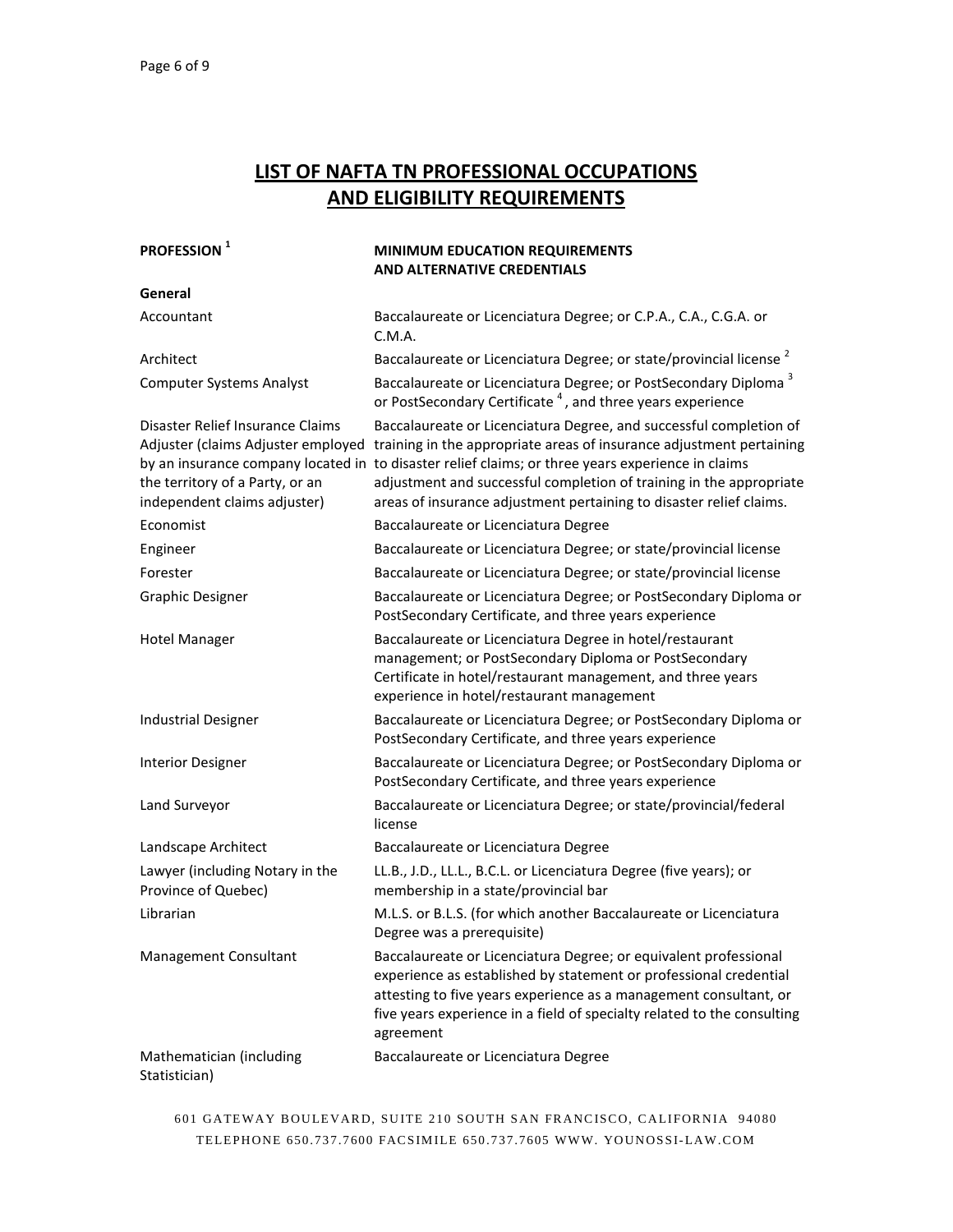| Range Manager/Range<br>Conservationalist                                                                               | Baccalaureate or Licenciatura Degree                                                                                                                                                                                                                                                                                                                                                           |
|------------------------------------------------------------------------------------------------------------------------|------------------------------------------------------------------------------------------------------------------------------------------------------------------------------------------------------------------------------------------------------------------------------------------------------------------------------------------------------------------------------------------------|
| Research Assistant (working in a<br>post-secondary educational<br>institution)                                         | Baccalaureate or Licenciatura Degree                                                                                                                                                                                                                                                                                                                                                           |
| Scientific Technician/Technologist <sup>5</sup>                                                                        | Possession of (a) theoretical knowledge of any of the following<br>disciplines: agricultural sciences, astronomy, biology, chemistry,<br>engineering, forestry, geology, geophysics, meteorology or physics;<br>and (b) the ability to solve practical problems in any of those<br>disciplines, or the ability to apply principles of any of those<br>disciplines to basic or applied research |
| Social Worker                                                                                                          | Baccalaureate or Licenciatura Degree                                                                                                                                                                                                                                                                                                                                                           |
| Sylviculturist (including Forestry<br>Specialist)                                                                      | Baccalaureate or Licenciatura Degree                                                                                                                                                                                                                                                                                                                                                           |
| <b>Technical Publications Writer</b>                                                                                   | Baccalaureate or Licenciatura Degree; or PostSecondary Diploma or<br>PostSecondary Certificate, and three years experience                                                                                                                                                                                                                                                                     |
| <b>Urban Planner (including</b><br>Geographer)                                                                         | Baccalaureate or Licenciatura Degree                                                                                                                                                                                                                                                                                                                                                           |
| <b>Vocational Counsellor</b>                                                                                           | Baccalaureate or Licenciatura Degree                                                                                                                                                                                                                                                                                                                                                           |
|                                                                                                                        |                                                                                                                                                                                                                                                                                                                                                                                                |
| <b>Medical/Allied Professional</b>                                                                                     |                                                                                                                                                                                                                                                                                                                                                                                                |
| Dentist                                                                                                                | D.D.S., D.M.D., Doctor en Odontologia or Doctor en Cirugia Dental;<br>or state/provincial license                                                                                                                                                                                                                                                                                              |
| Dietitian                                                                                                              | Baccalaureate or Licenciatura Degree; or state/provincial license                                                                                                                                                                                                                                                                                                                              |
| <b>Medical Laboratory Technologist</b><br>(Canada)/Medical Technologist<br>(Mexico and the United States) <sup>6</sup> | Baccalaureate or Licenciatura Degree; or Post-Secondary Diploma or<br>Post-Secondary Certificate, and three years experience                                                                                                                                                                                                                                                                   |
| Nutritionist                                                                                                           | Baccalaureate or Licenciatura Degree                                                                                                                                                                                                                                                                                                                                                           |
| <b>Occupational Therapist</b>                                                                                          | Baccalaureate or Licenciatura Degree; or state/provincial license                                                                                                                                                                                                                                                                                                                              |
| Pharmacist                                                                                                             | Baccalaureate or Licenciatura Degree; or state/provincial license                                                                                                                                                                                                                                                                                                                              |
| Physician (teaching or research<br>only)                                                                               | M.D. or Doctor en Medicina; or state/provincial license                                                                                                                                                                                                                                                                                                                                        |
|                                                                                                                        | Physiotherapist/Physical Therapist Baccalaureate or Licenciatura Degree; or state/provincial license                                                                                                                                                                                                                                                                                           |
| Psychologist                                                                                                           | State/provincial license; or Licenciatura Degree                                                                                                                                                                                                                                                                                                                                               |
| <b>Recreational Therapist</b>                                                                                          | Baccalaureate or Licenciatura Degree                                                                                                                                                                                                                                                                                                                                                           |
| <b>Registered Nurse</b>                                                                                                | State/provincial license; or Licenciatura Degree                                                                                                                                                                                                                                                                                                                                               |
| Veterinarian                                                                                                           | D.V.M., D.M.V. or Doctor en Veterinaria; or state/provincial license                                                                                                                                                                                                                                                                                                                           |

#### **Scientist**

| Animal Breeder<br>Animal Scientist<br>Apiculturist<br>Astronomer | Agriculturist (including Agronomist) Baccalaureate or Licenciatura Degree |
|------------------------------------------------------------------|---------------------------------------------------------------------------|
|                                                                  | Baccalaureate or Licenciatura Degree                                      |
|                                                                  | Baccalaureate or Licenciatura Degree                                      |
|                                                                  | Baccalaureate or Licenciatura Degree                                      |
|                                                                  | Baccalaureate or Licenciatura Degree                                      |

601 GATEWAY BOULEVARD, SUITE 210 SOUTH SAN FRANCISCO, CALIFORNIA 94080 TELEPHONE 650.737.7600 FACSIMILE 650.737 .7605 WWW. YOUNOSSI-LAW.COM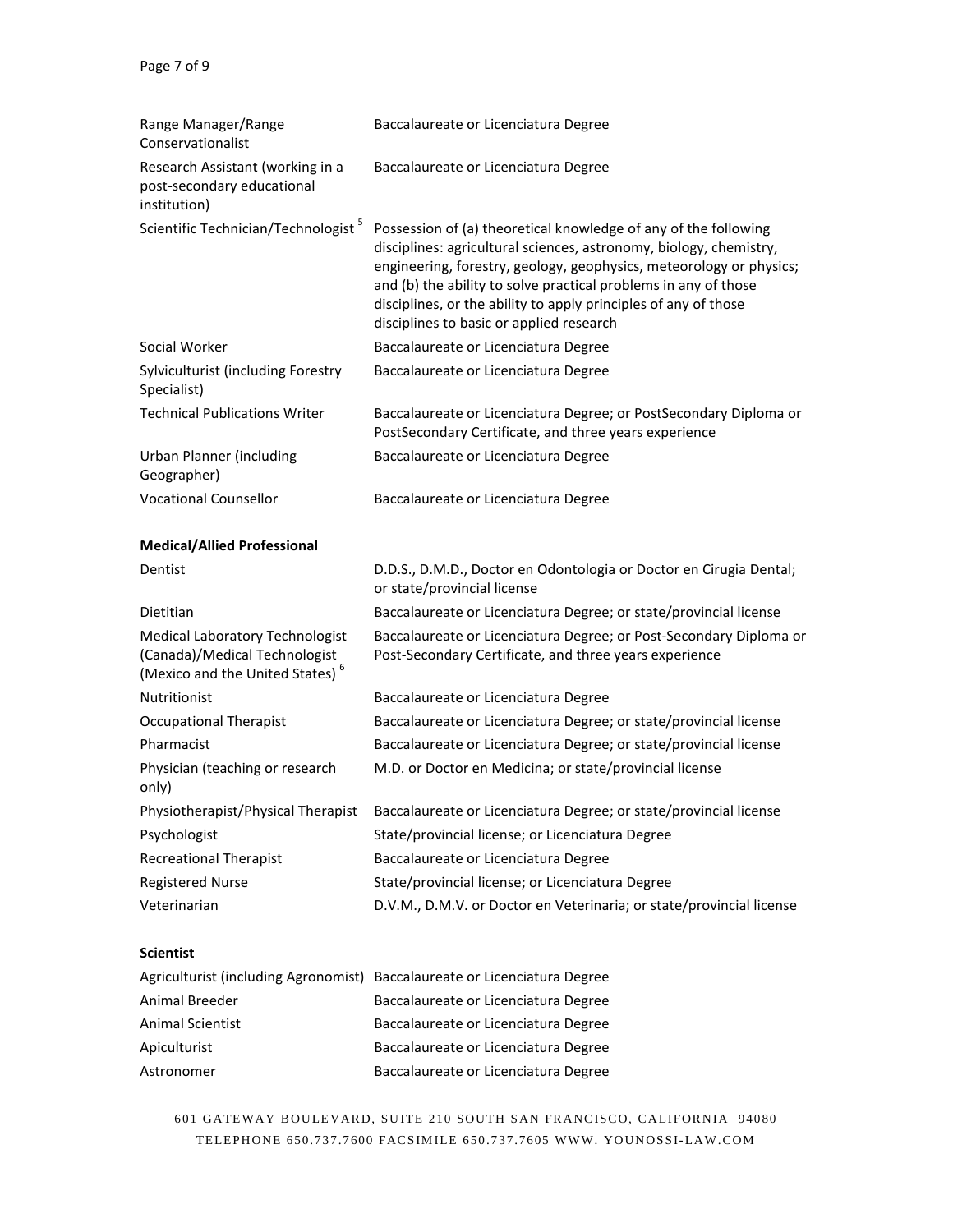| Biochemist                                                                   | Baccalaureate or Licenciatura Degree |
|------------------------------------------------------------------------------|--------------------------------------|
| Biologist                                                                    | Baccalaureate or Licenciatura Degree |
| Chemist                                                                      | Baccalaureate or Licenciatura Degree |
| Dairy Scientist                                                              | Baccalaureate or Licenciatura Degree |
| Entomologist                                                                 | Baccalaureate or Licenciatura Degree |
| Epidemiologist                                                               | Baccalaureate or Licenciatura Degree |
| Geneticist                                                                   | Baccalaureate or Licenciatura Degree |
| Geologist                                                                    | Baccalaureate or Licenciatura Degree |
| Geochemist                                                                   | Baccalaureate or Licenciatura Degree |
| Geophysicist (including<br>Oceanographer in Mexico and the<br>United States) | Baccalaureate or Licenciatura Degree |
| Horticulturist                                                               | Baccalaureate or Licenciatura Degree |
| Meteorologist                                                                | Baccalaureate or Licenciatura Degree |
| Pharmacologist                                                               | Baccalaureate or Licenciatura Degree |
| Physicist (including Oceanographer<br>in Canada)                             | Baccalaureate or Licenciatura Degree |
| Plant Breeder                                                                | Baccalaureate or Licenciatura Degree |
| <b>Poultry Scientist</b>                                                     | Baccalaureate or Licenciatura Degree |
| Soil Scientist                                                               | Baccalaureate or Licenciatura Degree |
| Zoologist                                                                    | Baccalaureate or Licenciatura Degree |
|                                                                              |                                      |

#### **Teacher**

| College    | Baccalaureate or Licenciatura Degree |
|------------|--------------------------------------|
| Seminary   | Baccalaureate or Licenciatura Degree |
| University | Baccalaureate or Licenciatura Degree |

 $1A$  business person seeking temporary entry under this Appendix may also perform training functions relating to the profession, including conducting seminars.

<sup>2</sup> "State/provincial license" and "state/provincial/federal license" mean any document issued by a state, provincial or federal government, as the case may be, or under its authority, but not by a local government, that permits a person to engage in a regulated activity or profession.

<sup>3</sup> "Post-Secondary Diploma" means a credential issued, on completion of two or more years of postsecondary education, by an accredited academic institution in Canada or the United States.

<sup>4</sup> "Post-Secondary Certificate" means a certificate issued, on completion of two or more years of postsecondary education at an academic institution, by the federal government of Mexico or a state government in Mexico, an academic institution recognized by the federal government or a state government, or an academic institution created by federal or state law.

<sup>5</sup> A business person in this category must be seeking temporary entry to work in direct support of professionals in agricultural sciences, astronomy, biology, chemistry, engineering, forestry, geology, geophysics, meteorology or physics.

601 GATEWAY BOULEVARD, SUITE 210 SOUTH SAN FRANCISCO, CALIFORNIA 94080 TELEPHONE 650.737.7600 FACSIMILE 650.737 .7605 WWW. YOUNOSSI-LAW.COM